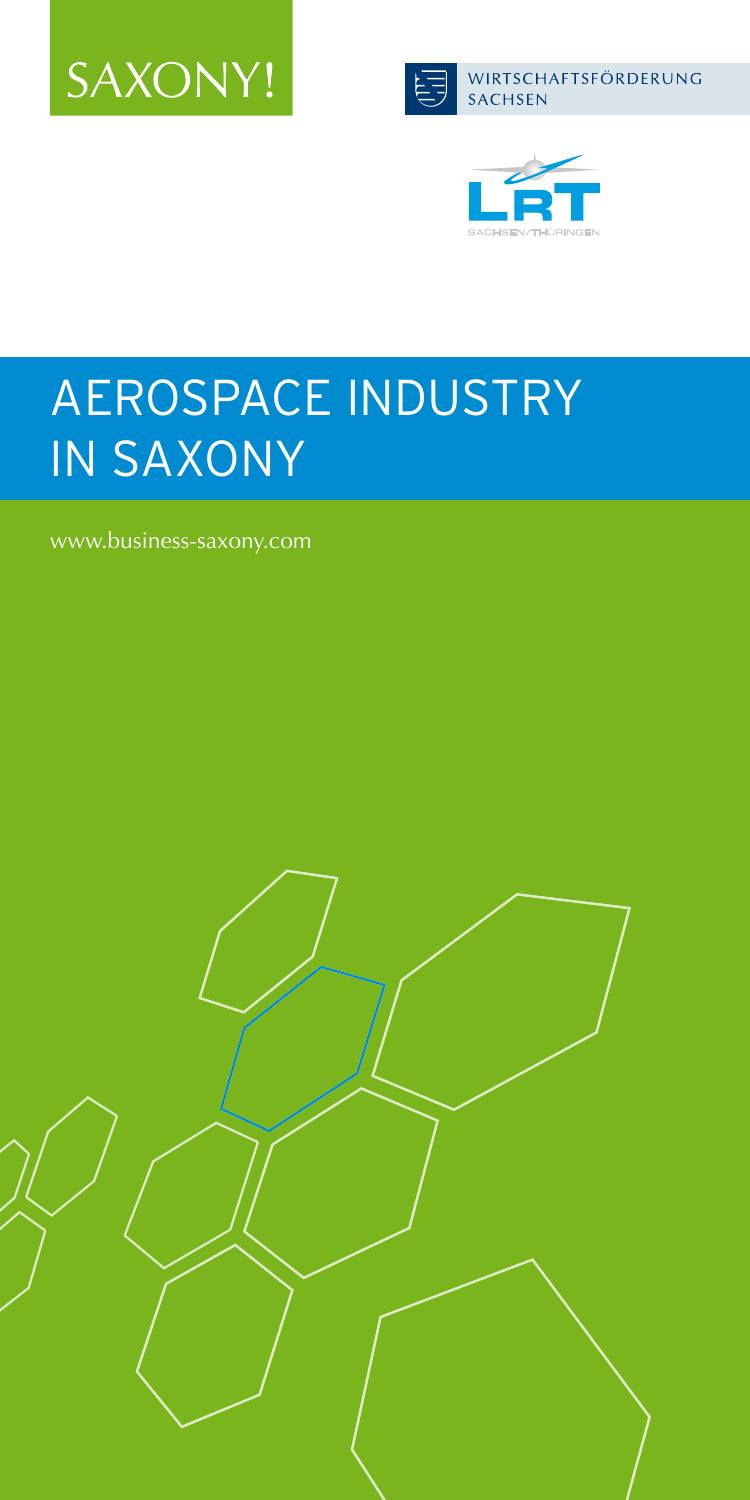

Around 160 companies and research institutions with more than 7,000 employees generate an annual turnover of about 1.4 billion euros in Saxony's aerospace technology sector.

The biggest company of the branch in Saxony is the Elbe Flugzeugwerke GmbH (EFW) – a company of the ST Aerospace and Airbus Groups. EFW is an acknowledged expert when it comes to lightweight components for modern Airbus models and, at the same time, also the market leader in freighter conversion.

The supplier landscape, which consists primarily of small and medium-sized enterprises, is a reliable partner of the big aircraft manufacturers and participates in major international projects such as the A350 program.

Core competences:

- **n** Freighter conversion
- $\blacksquare$  Aircraft maintenance
- $\blacksquare$  Lightweight construction, materials technology
- $\blacksquare$  Electronics, testing and sensor technology
- Systems for water supply and wastewater disposal
- $\blacksquare$  Fluid mechanics
- Production technologies, tool making

Education and research in the aerospace technology sector is mainly pooled at Dresden University of Technology. Since August 2017, the German Aerospace Center (DLR) is operating in Dresden an institute for the development of software methods for product virtualization in the aviation sector.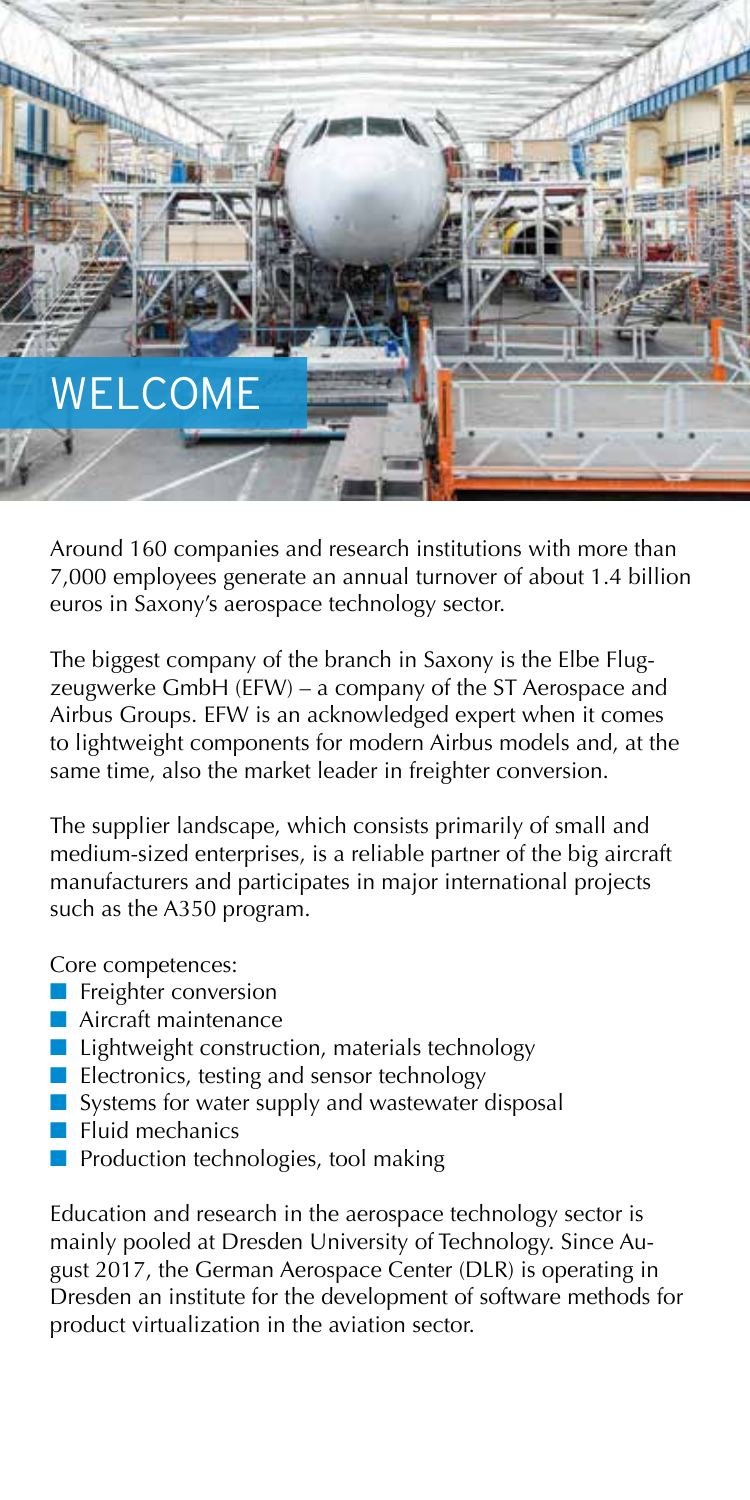

■ One of the three main business segments of the **EFW** – **Elbe Flugzeugwerke GmbH Dresden** (a company of the ST Aerospace and Airbus Groups) is the development and production of flat composite components made of paper honeycombs and carbon / glass fiber materials for all Airbus models. The product spectrum ranges from floor panels to ceiling panels and cargo compartment linings all the way to bulletproof cockpit doors. EFW also is the competence center of the Airbus Group for the retrofitting of passenger planes into cargo aircraft and a market leader in this segment. The third business segment is the maintenance, repair, and overhaul of airplanes. The company is continuously expanding this sector.

**n** The Mittweida-based **COTESA GmbH** specializes in the production of fiber-reinforced composite components. Since its founding in 2002, the COTESA GmbH has evolved into an important series supplier for many big aerospace companies. Its customers include Airbus, Airbus Helicopters, Boeing, ESW, and the Diehl Group. COTESA manufactures, for example, extremely lightweight, curved sandwich structures, CFRP profiles, and bulletproof lightweight components. The company possesses state-ofthe-art production facilities with a number of autoclaves as well as CNC processing technology and can build components with sizes of up to 8 x 2 meters.

**n** The Dresden-based **IMA Materialforschung und Anwendungstechnik GmbH** is a globally active company with 180 employees focusing on the qualification, validation, and monitoring of materials, components, and products. The service portfolio encompasses the design and dimensioning, strength calculation and verification, testing, and analysis of structural components.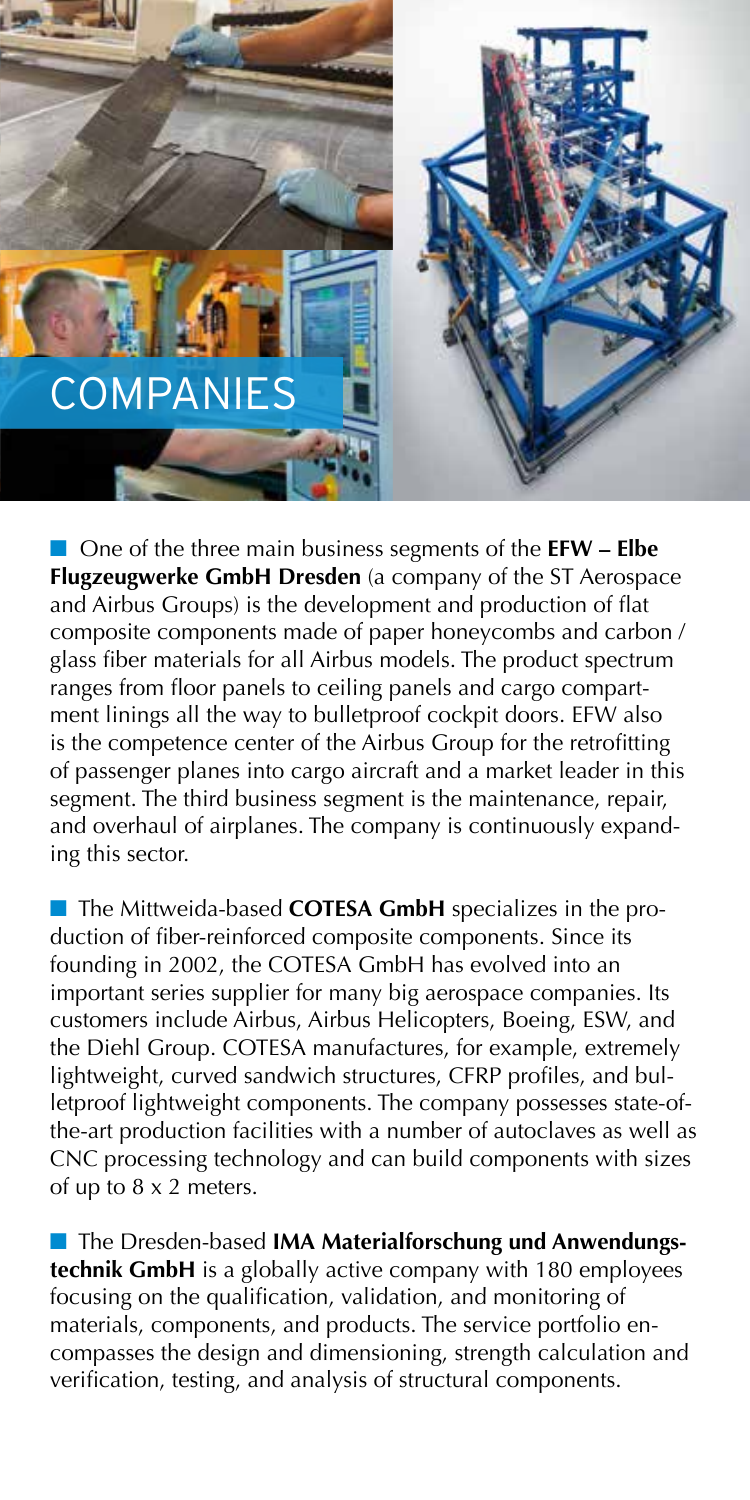# **COMPANIES**



n The **Dresden branch** of the **AOA Apparatebau Gauting GmbH**, which is a part of the Bavarian Diehl corporation, was founded already in 1991 and has been expanded several times since then. AOA is a leading supplier of systems solutions for the water supply and wastewater disposal as well as fire detection and air conditioning in planes. With currently around 200 employees, the Dresden branch has nearly reached the size of the corporate headquarters in Gauting and will continue to grow in the future due to the concentration of the mass production here. Another important aspect is the modern simulation and test center in Dresden – even allowing for test rigs in the size of an original commercial airliner aircraft.

**n** The **EAST-4D Carbon Technology GmbH** in Dresden is dedicated to the topic lightweight construction with ultramodern procedures. The company develops ideas and project proposals in-line with specific customer requirements. Design and approvals are implemented individually in further process steps. For the mass production of ultralight composite structures, the company has developed the filament winding forming and the filament winding injection procedures. These procedures permit the production of both rotating components with complex geometry and nacelles which are exposed to maximum stress. With this patented technology, EAST-4D produces, for example, the jet engine inlet cone for the Airbus A350 900 XWB.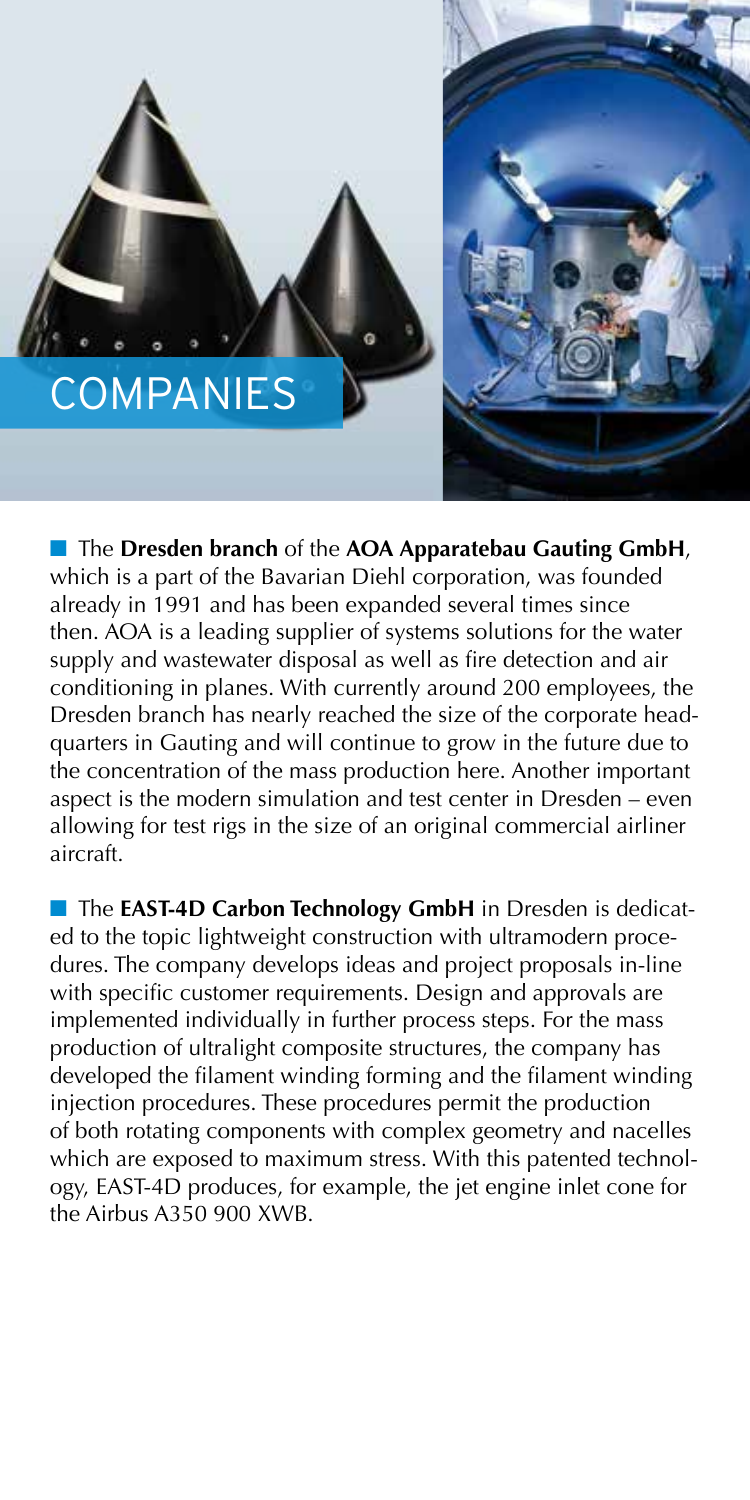### **COMPANIES**

 $\blacksquare$  The Airbus A350 is the commercial aircraft with the highest proportion of built-in CFRP materials. The "carbon fiber plane" owes its innovations in lightweight construction also to knowledge and expertise from Saxony. The Klipphausen-based **Hightex Verstärkungsstrukturen GmbH** supplies 3D-shaped semi-finished carbon fiber products for the long-haul, wide-body aircraft's window frames and floor elements. Preforms for helicopter roof structures are also manufactured in the production site near Dresden. In addition, the Hightex team participates in the development and production of components for the new European carrier rocket Ariane 6. The products are manufactured with TFP (tailored fiber placement) and binding technology. The development of these technologies at the Leibniz Institute for Polymer Research Dresden was the basis for the spin-off of Hightex in 1998.

 $\blacksquare$  Hutchinson Aerospace is a leading systems supplier to the aviation industry. Since 1997, the company has been producing thermal acoustic insulation systems on behalf of Airbus; since 2003, this has been carried out at the corporate site of the **OLUTEX GMBH** in Seifhennersdorf. The plant, which has more than 230 employees, is the European market leader when it comes to the design and manufacture of thermal acoustic insulation systems and the only supplier for insulation systems on all current Airbus platforms. The factory applies such state-of-the-art procedures as CNC cutting, special welding procedures, and barcode identification. All production processes are approved according to Airbus and Boeing standards. Installation teams of the company are located in the vicinity of the final assembly lines, for example, in Hamburg and Bremen, Toulouse and Saint-Nazaire (France), and Seville (Spain). In addition to Airbus, OLUTEX's customers also include Airbus Helicopters, Alestis, Boeing, Diehl Aircabin, EFW, and AWACS.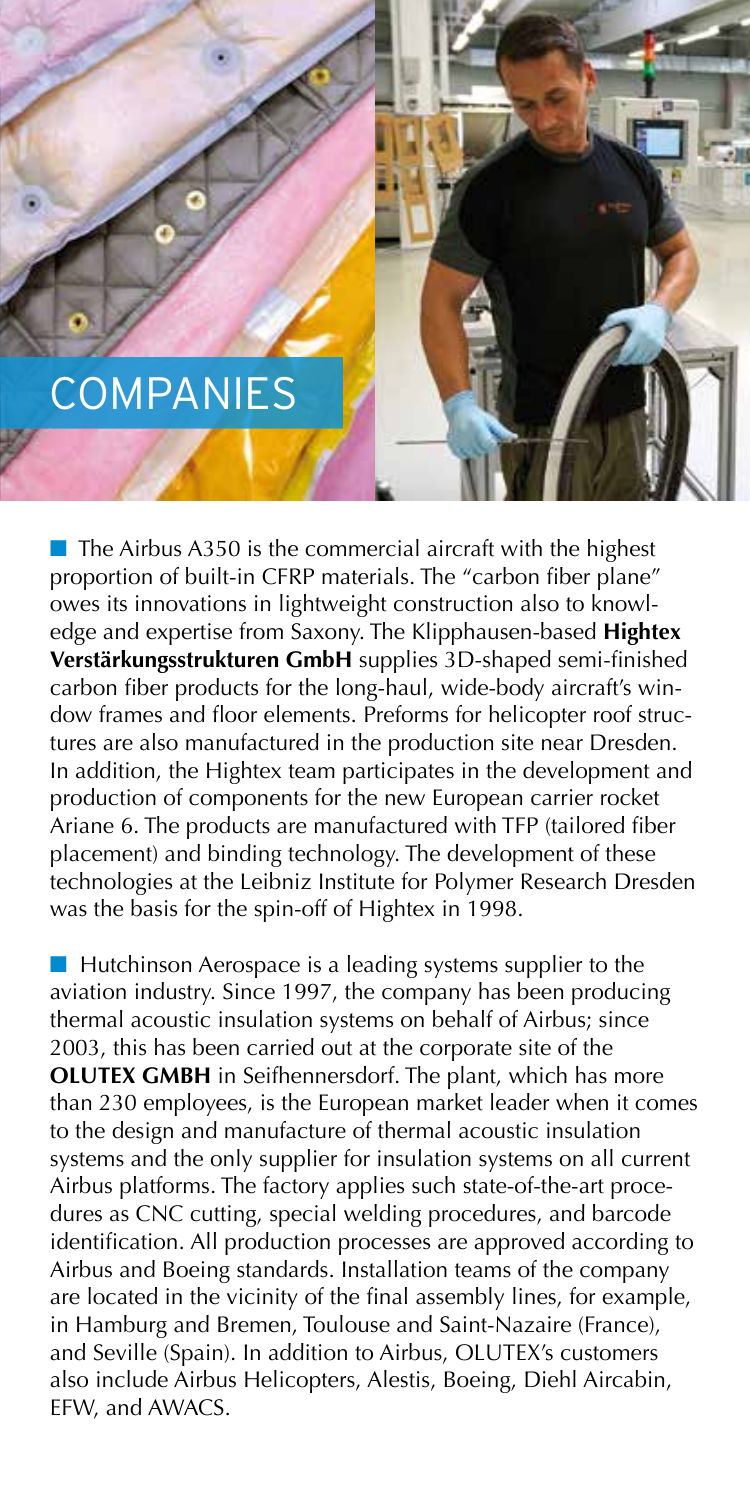## **COMPANIES**

**n** The **ADZ NAGANO GmbH** develops and produces premium quality pressure sensor technology in Ottendorf-Okrilla. The ADZ development team includes experts from the fields of industrial circuit technology, microsystems technology, design, and programming who develop solutions for the machine construction, vehicle construction, and rail technology sectors. Since 2006, ADZ NAGANO has been a certified supplier for renowned end customers in the aviation sector. The company's products are not only used, for example, in hydraulic and pneumatic systems, in fuel and water management, in air conditioning systems, but also by ground service and in test systems for aircraft engines. The customers include such aircraft manufacturers as, for example, Airbus and Embraer.

■ The Leichtbau-Zentrum Sachsen GmbH (LZS) is a spin-off of Dresden University of Technology's Institute of Lightweight Engineering and Polymer Technology (ILK). The LZS is one of the leading development partners for lightweight construction systems in Germany. The service portfolio ranges from the design and engineering, material characterization, structural and process simulation to prototype construction all the way to process development and structural testing. The LZS is a systems supplier up to Technology Readiness Level 6 and an acknowledged development supplier for Rolls-Royce and Airbus.

**n** Headquartered in Coswig, the **HTS Hoch Technologie Systeme GmbH** is part of the Swiss RUAG (Space) corporation and a service provider which is active in the sectors design, dimensioning, engineering, and verification (analysis, testing) of customerspecific new product innovations and product customizations. The customers of the HTS GmbH in the aerospace technology sector include, for example, Airbus and the European Space Research and Technology Center (ESTEC).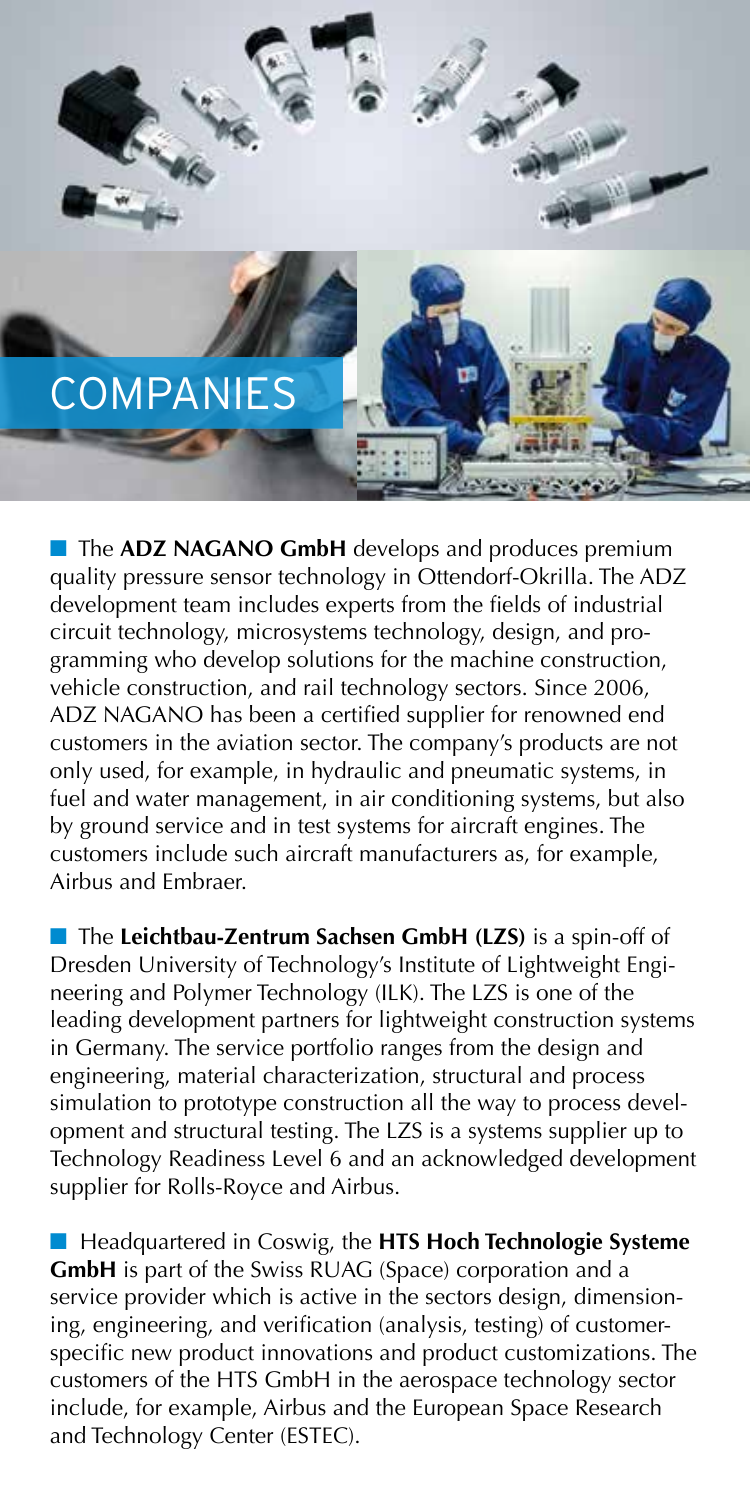### UNIVERSITY RESEARCH

**Dresden University of Technology** has profound R&D competences in the aviation and space sector.

 $\blacksquare$  In close cooperation with aircraft manufacturers, the Chair of Aircraft Engineering at the **Institute of Aerospace Engineering (ILR)** researches innovations and investigates practical problems posed by aircraft construction. The Chair for Space Systems conducts fundamental research in engineering sciences on novel space propulsion systems. Another focus of the scientific work is on the development and testing of technologies for space missions and subsystems of spacecraft. The aspect of transferring technology into earth-based applications plays an important role in this. A **Postgraduate Program**, financed by **Airbus Defence and Space**, focuses on concepts for future earth observation and interplanetary missions.

**n** The Institute of Lightweight Engineering and Polymer Tech**nology (ILK)** develops load-adapted lightweight structures and systems. The spectrum ranges from fundamental research all the way to the concrete innovation development of demonstrators for industrial partners. Initiated by the aircraft engine manufacturer Rolls-Royce, the **University Technology Center Dresden "Lightweight Structures and Materials and Robust Design" (UTC)** was established in 2006. The research alliance, which consists of five institutes, generates impulses for lightweight construction systems and multi-material design in aviation and promotes technology transfer from science into applications at Rolls-Royce.

**n** At the **Institute of Fluid Mechanics (ISM)**, scientists at three professorial chairs work on such topics as, for example, fluid mechanics, turbomachines and flight propulsion as well as magnetofluiddynamics, measuring and automation technology.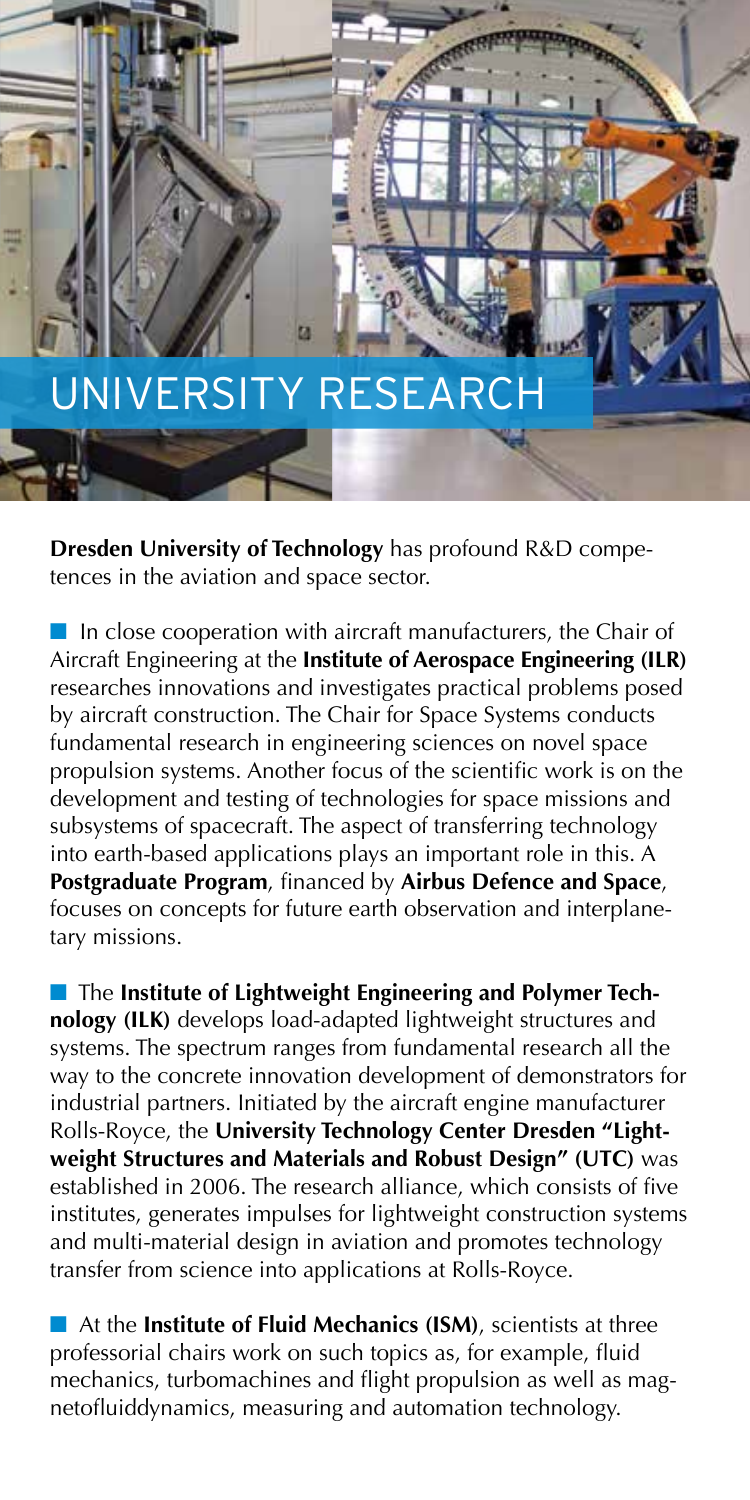# NON-UNIVERSITY RESEARCH

 $\blacksquare$  The life cycle of airplanes is rapidly being digitalized. The **German Aerospace Center's (DLR) Institute of Software Methods for Product Virtualization**, which was founded in Dresden in 2017, ensures that high performance computers are fit for complex simulations and multidisciplinary software platforms provide a comprehensive analysis of the virtual airplane and help optimize it.

**n** The **Fraunhofer Institute for Ceramic Technologies and Systems IKTS** Dresden conducts applied research on high-performance ceramics. The research topics include material development, production processes and prototyping as well as material diagnosis and testing. In this context, the IKTS has already successfully implemented projects, for example, on behalf of the MTU Aero Engines AG, Airbus Operations, and the German Aerospace Center (DLR).

■ The key activities of the **Fraunhofer Institute for Material and Beam Technology IWS** Dresden include the joining of metallic / nonmetallic materials, of intermetallic compounds as well as of CFRP / metal composites for structural and turbine components. In addition, the Fraunhofer IWS conducts research on the additive manufacturing of complex-shaped 3D components, the wear and tear protection of turbine components, and the thermal insulation of rocket engines. The institute also works on test devices for the characterization of the mechanical properties as well as the thermal shock and thermal cyclic resistance of advanced coatings.

n The **Saxon Textile Research Institute (STFI)** Chemnitz has developed special boxes for storing air cargo and baggage which consist of high-strength and at the same time flexible aramid fabrics. Tests have demonstrated that exploding suitcase bombs cause virtually no damage if the baggage items are stored in such a "fly bag". Another focus of the STFI is lightweight construction; in particular, reinforcement structures for plastics.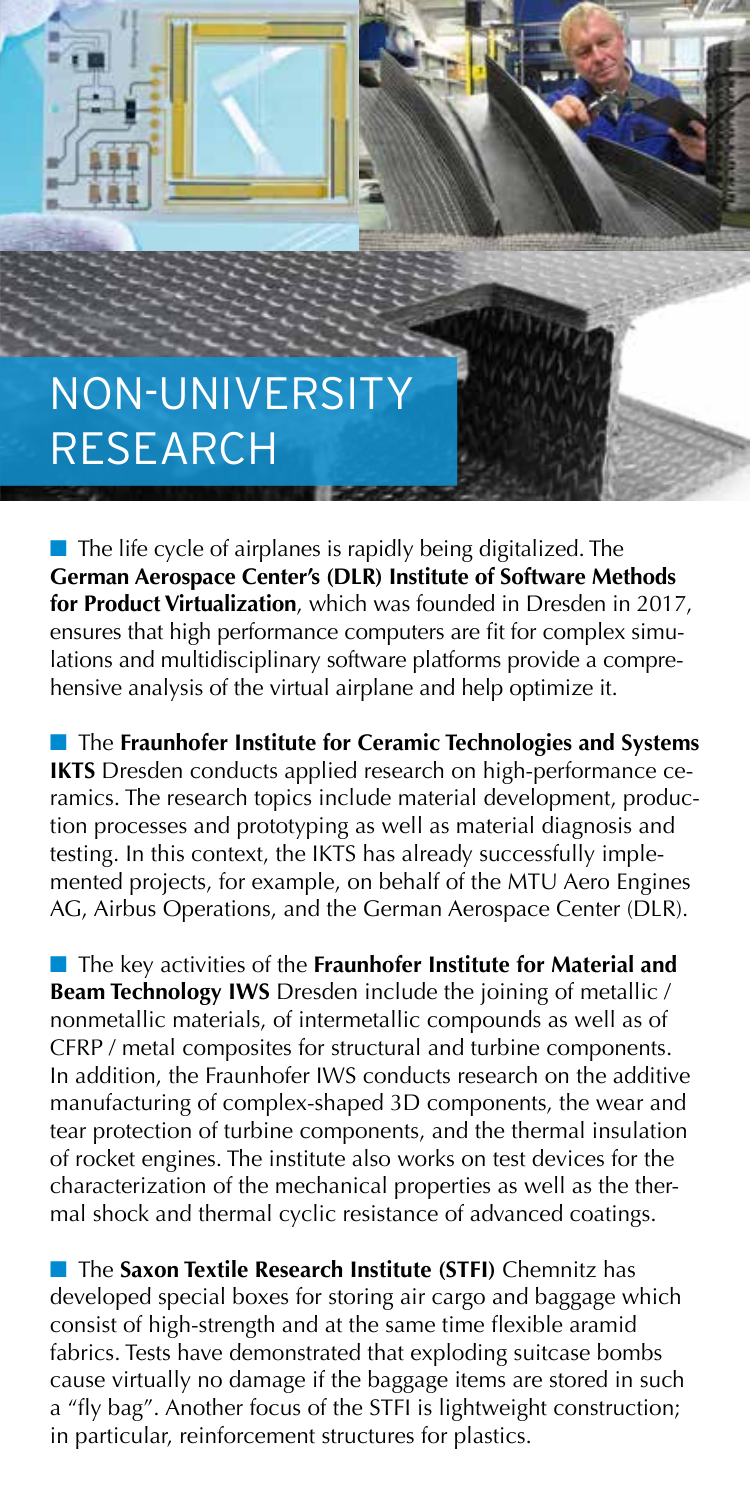# NETWORK

**n** The **Competence Center Aerospace and Space Technology Saxony / Thuringia e. V. (LRT)** pursues the objective of significantly advancing the development of the regional aerospace industry and stabilizing and strengthening the competences in this sector. The branch association cooperates closely with German and international networks – for example, the German Aerospace Industries Association (BDLI) – and is a member of the international "European Aerospace Cluster Partnership" (EACP). The network provides its more than 30 members numerous opportunities to represent themselves and exchange experiences with one another in form of, for example, company visits, technology meetings, workshops, exhibitions, and network events.



www.lrt-sachsen-thueringen.de



Download the "Industry Directory Aerospace Saxony" (pdf, 8.6 MB)